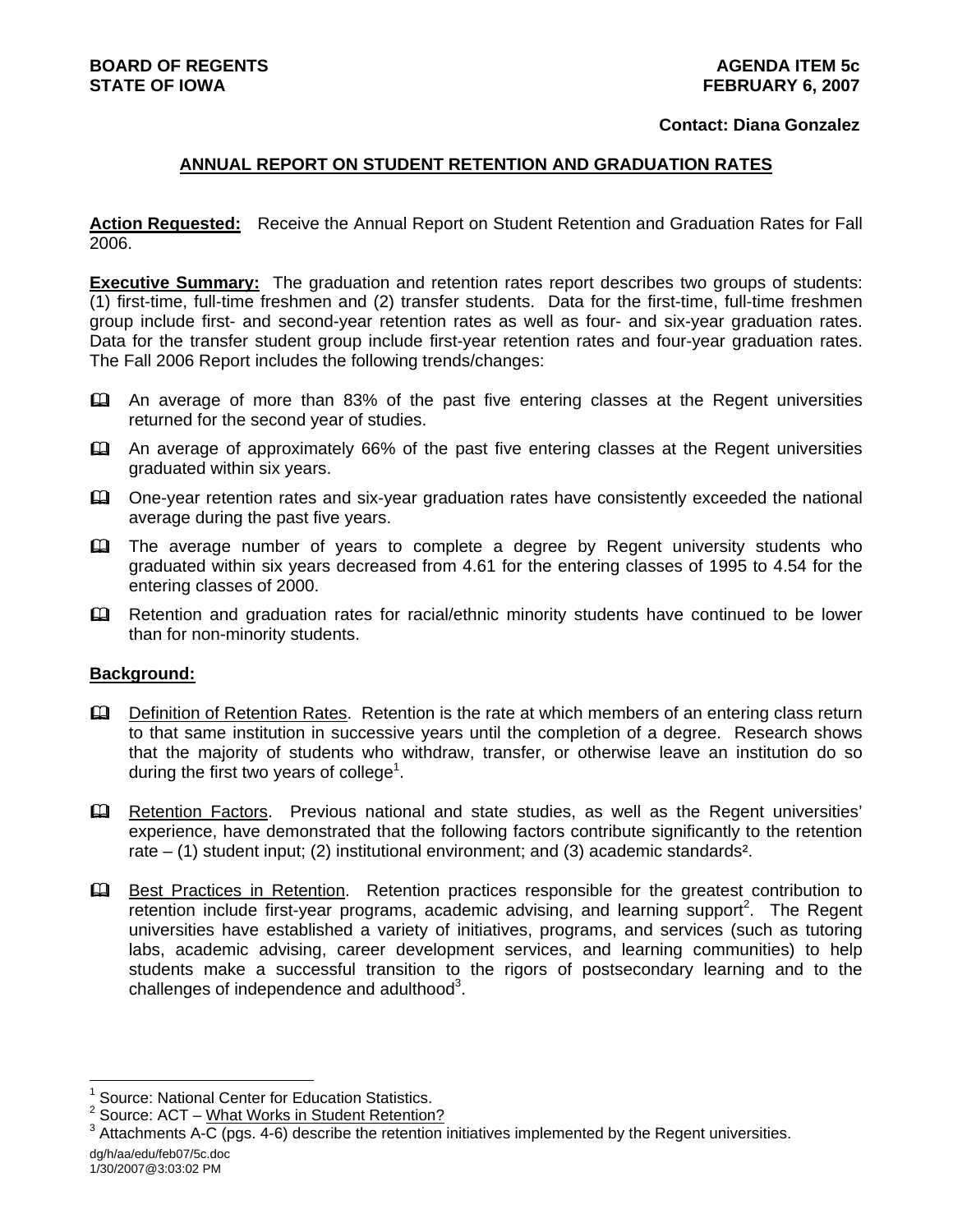#### **BOARD OF REGENTS AGENUS AGENDA ITEM** 5c **STATE OF IOWA** PAGE 2

## **Highlights:**

- One-Year Retention Rates. During the past ten years, the average one-year retention rate at SUI has been 83.3%; at ISU, it has been 84.1%; and at UNI, it has been 81.7%. The Fall 2006 one-year retention rate at SUI is 84.1%; at ISU, it is 83.4%; and at UNI, it is 82.1%. In 2006, the national average one-year retention rate for public four-year institutions was 73.4% $^4$ .
- **ED** One-Year Retention Rates by High School Rank. There is a difference in retention rates when high school rank is considered. The average one-year retention rate for Regent university students who graduated from high school in the 90<sup>th</sup>-99<sup>th</sup> percentile was 91.8% while the average one-year retention rate for students who graduated in the  $50<sup>th</sup>$ -59<sup>th</sup> percentile was 75.4%.
- One-Year Retention Rates by ACT Score. There is also a difference in retention rates when ACT score is considered. The average one-year retention rate for Regent university students with an ACT score of 32-36 was 89.9% while the average one-year retention rate for students with an ACT score of 19-21 was 79.3%.
- **Example 31x-Year Graduation Rates.** During the past ten years, the average six-year graduation rate at SUI has been 64.5%; at ISU, it has been 63.9%; and at UNI, it has been 64.0%. The Fall 2006 six-year graduation rate at SUI is 65.5%; at ISU, it is 65.8%; and at UNI, it is 67.1%, which is an all-time high. In 2006, the national average six-year graduation rate for public four-year institutions was 39.9%<sup>5</sup>.
- Six-Year Graduation Rates by First-Term GPA. There is clearly a difference in graduation rates when first-term GPA is considered. The average six-year graduation rate for students with a first-term GPA of 3.50-4.00 was 87.6% while the average six-year graduation rate for students with a first-term GPA of 2.25-2.49 was 63.8%.
- Average Time to Degree. The average number of years to complete an undergraduate degree by students in the entering classes of 2000 at the Regent universities who graduated within six years was 4.5 years. The time beyond four years typically reflects students' participation in additional activities, such as study abroad programs, internships, and double majors. It also reflects students' degree major changes<sup>6</sup>. The national average time to completion for first-time recipients of bachelor's degrees in 1999-2000 was 4.6 years for students who graduated within six years<sup>7</sup>.
- Diversity. Ethnic and racial minority students in the entering class of 2000 generally had lower retention and graduation rates than non-minority students. Men typically had lower retention and graduation rates than women.
	- $\boxtimes$  At the University of Iowa, the one-year retention rate for racial/ethnic minorities was almost four percentage points lower than for non-minorities. The six-year graduation rate for racial/ethnic minorities was more than 11 percentage points lower than for non-minorities. The one-year retention rate for women was more than two percentage points lower than for men; the six-year graduation rate for men was more than two percentage points lower than for women.

l 4 Source: ACT 2006, traditional admission selectivity.

<sup>&</sup>lt;sup>5</sup> Source: ACT 2006, traditional admission selectivity.

<sup>&</sup>lt;sup>6</sup> According to the National Center for Education Statistics, more than 20% of college students change their degree major.

<sup>&</sup>lt;sup>7</sup> Source: NCES.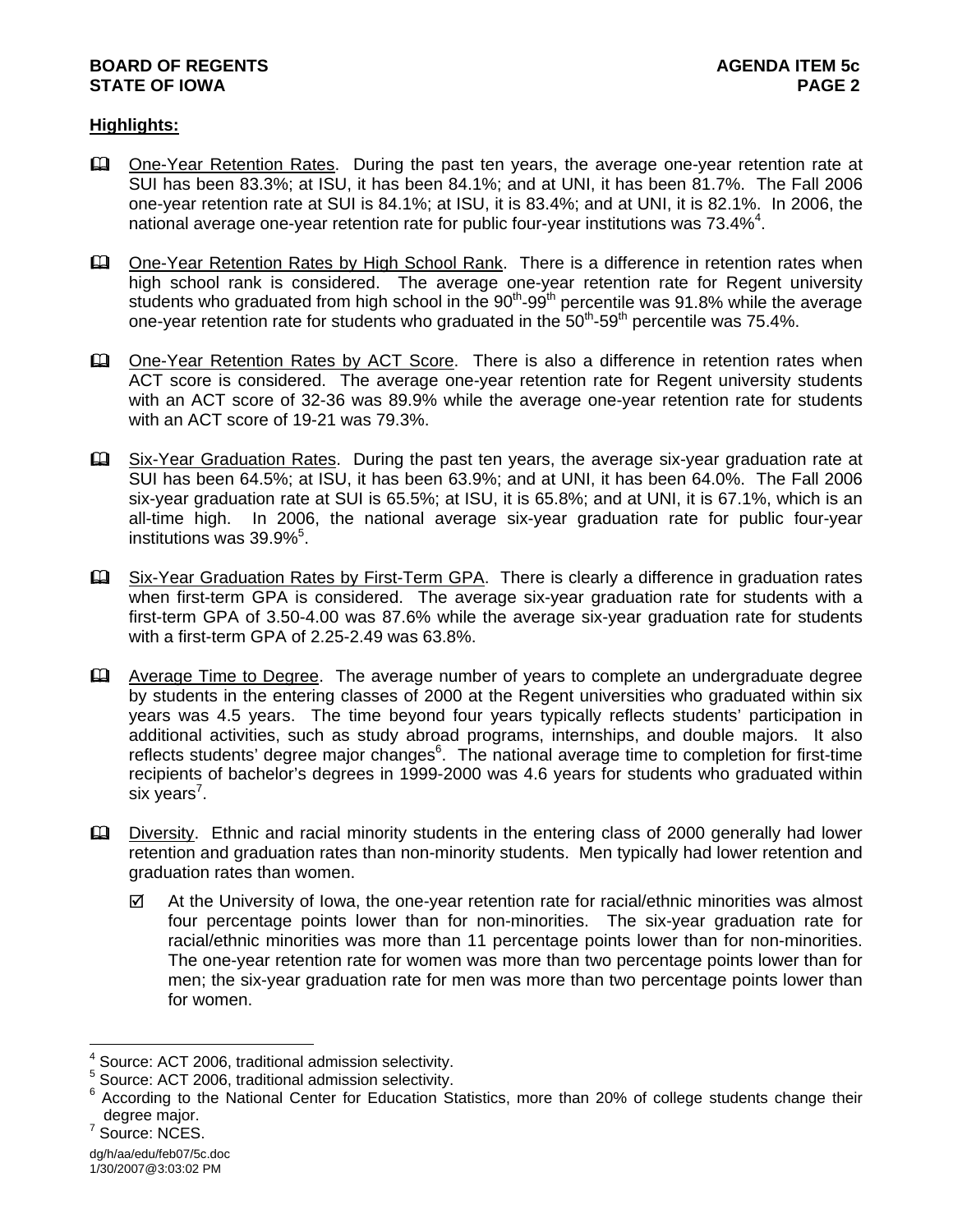- $\boxtimes$  At Iowa State University, the one-year retention rate for racial/ethnic minorities was essentially the same as for non-minorities. The six-year graduation rate for racial/ethnic minorities was approximately 12 percentage points lower than for non-minorities. The one-year retention for men was two percentage points lower than for women; the six-year graduation rate for men was approximately seven percentage points lower than for women.
- $\boxtimes$  At the University of Northern Iowa, the one-year retention rate for racial/ethnic minorities was approximately 16 percentage points lower than for non-minorities. The six-year graduation rate for racial/ethnic minorities was approximately 17 percentage points lower than for non-minorities. The one-year retention rate for men was approximately three percentage points lower than for women; the six-year graduation rate for men was more than three percentage points lower than for women.
- Transfer Students. Completion of an associate degree and attainment of a high transfer GPA reflect higher retention and graduation rates at the Regent universities.
	- $\boxtimes$  Students who transferred from lowa community colleges after they completed an associate of arts (AA) degree had a higher one-year retention rate (81.2%) and a higher four-year graduation rate (70.5%) than transfer students who completed another associate degree (79.0% and 56.1%, respectively) or who had not completed any associate degree (72.9% and 53.0%, respectively).
	- $\boxtimes$  Students with a transfer GPA of 3.00-3.24 had a significantly higher average one-year retention rate than students with a transfer GPA of 2.00-2.24 (78.6% and 60.6%, respectively), and higher average four-year graduation rates (67.5% and 36.3%, respectively).
- First-Year Non-Persistence Study. Each year, the Regent universities conduct a study of first-time, full-time students who did not return for their second year. The five most frequently occurring major reasons cited by the respondents to the study were (1) did not achieve a feeling of belonging; (2) classes were too large; (3) desired program was not available; (4) transferred to a lower cost institution; and (5) emotional/homesick.
- **Ell** Non-Persisters<sup>8</sup>. Using data from the National Student Clearinghouse, the Regent universities were able to "track" students who did not return for their second year. Approximately, one-fourth of the entering class of 2000 who did not persist at a Regent university transferred elsewhere; of those who transferred, more than 50% graduated. More than 7% of the entering class of 2000 graduated from another institution; when those numbers are factored into the total graduation rates, the six-year graduation rates increase from 65.5 % - 67.1% to 72.4% - 75.6%.

The Graduation and Retention Rates Report addresses the Board's Strategic Plan strategy to "continue to improve efforts to recruit, enroll, and retain a qualified and diverse student population (1.1.2) and determine levels of student program completion and promote degree attainment (1.3.1)".

The data tables for the Graduation and Retention Rates Report and the First-Year Non-Persistence Study are available on the Board of Regents website.

l

dg/h/aa/edu/feb07/5c.doc 8 Lack of completion of a degree from the matriculating institution does not necessarily reflect failure on the part of the institution or the student. Many legitimate, unexpected, or uncontrollable factors can lead to this result.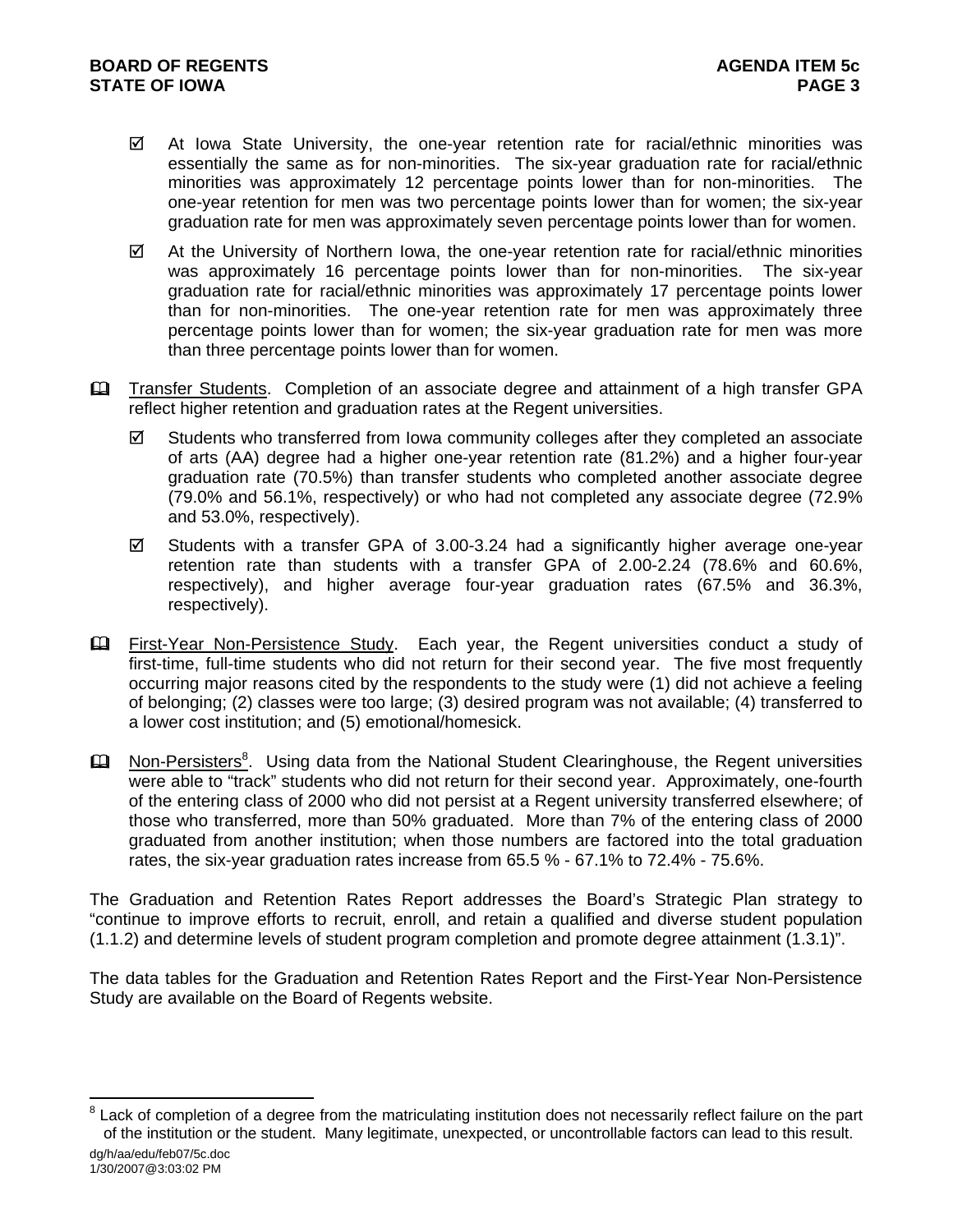# University of Iowa Retention Highlights Fall 2006

The University has implemented a number of retention and graduation efforts, including:

- The four-year graduation plan, which was instituted in 1995, assures students who meet the guidelines of the plan that course availability issues will not impede them. Approximately 75% of the University's first-year students sign up for the plan each year.
- College Transitions is a one-semester course designed to help new students make the adjustment to the demands of college life by providing instruction in areas such as time management, personal responsibility, career planning, and library usage. Approximately 1,200 students took this course in 2006. This course, which is offered in sections of no more than 19 students each, was first offered in 2002.
- First-year students have the opportunity to join one of 12 (Fall 2007) living-learning communities where they can live with others who share an academic interest and participate in related programming. Approximately 650 students are members of learning communities. The University plans to expand this effort because recent research at SUI demonstrates that students in learning communities, controlling for other factors, are more than twice as likely to persist to their second year.
- Faculty, staff, students, and administrators have recently formed the Student Success Team to identify programs, practices, and policies to support students in their persistence to graduation at the University.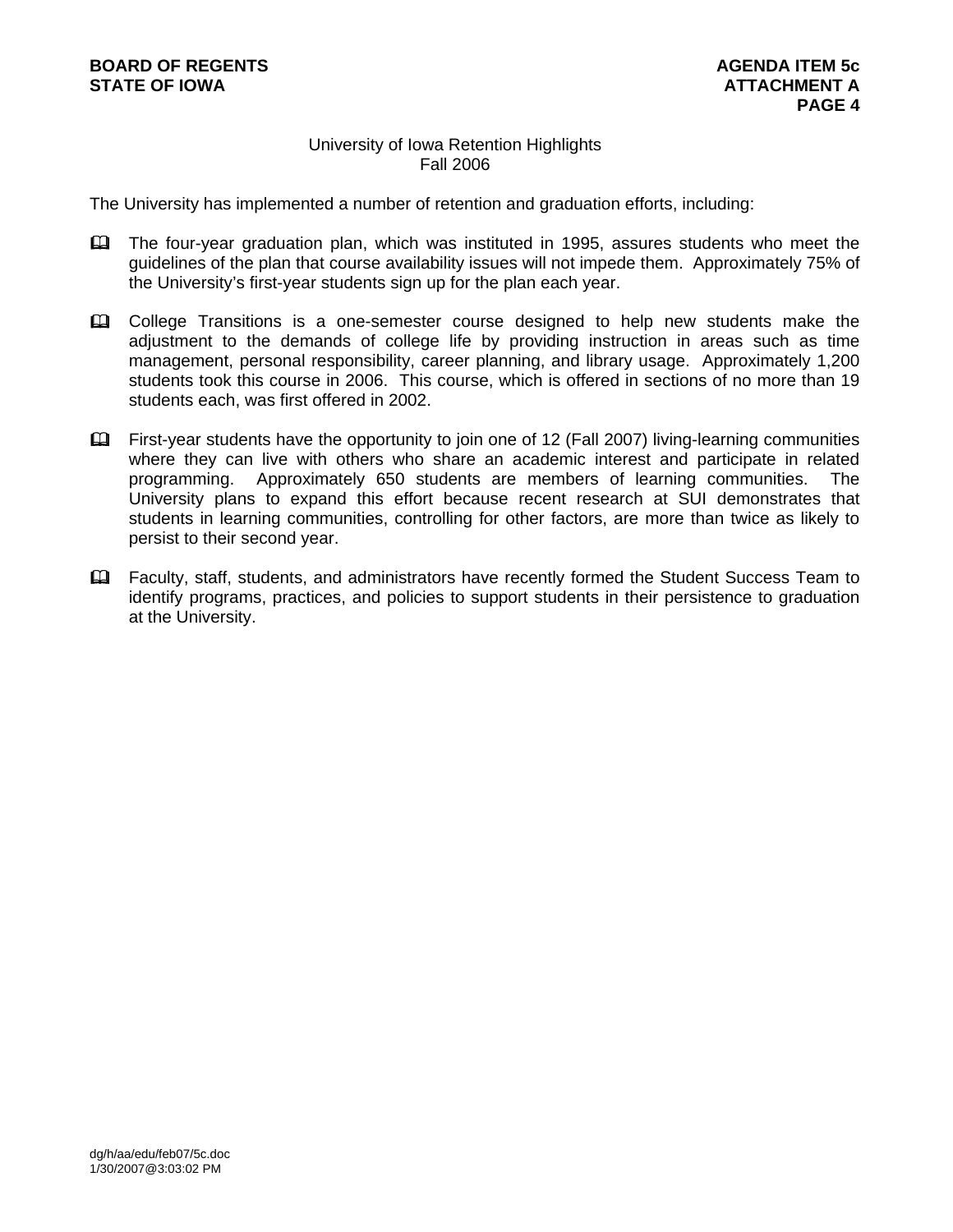# Iowa State University Retention Highlights Fall 2006

The University has implemented a number of retention and graduation efforts, including:

- The University continues to focus on programs that promote student academic success through the Retention Task Force and other initiatives. Participation in freshman learning communities rose to a record high of 57.1% in Fall 2006 with more than 60 learning communities available for new freshmen. Graduation rates for students who participate in learning communities are significantly higher than for non-learning-community students; 74.8% of learning community participants graduate within six years compared to 61.0% for non-participants.
- The new Hixson-Lied Student Success Center will house a variety of support services designed to improve academic achievement and increase student retention and graduation rates. Services available through the Center will be available to any ISU student and will include academic counseling, tutoring, and testing.
- **Example 1** Transfer student success at ISU continues to improve. This is particularly true for transfer students from Iowa community colleges - 71.9% of Iowa community college students who enter ISU after earning an AA degree graduate within four years of entering ISU.
- The new Admissions Partnership Program (APP) with Iowa community colleges was designed to provide benefits to current and future students planning to earn a bachelor's degree at ISU. Students from four Iowa community colleges are currently eligible to participate in the Program; other community colleges will be added to the Program over time.